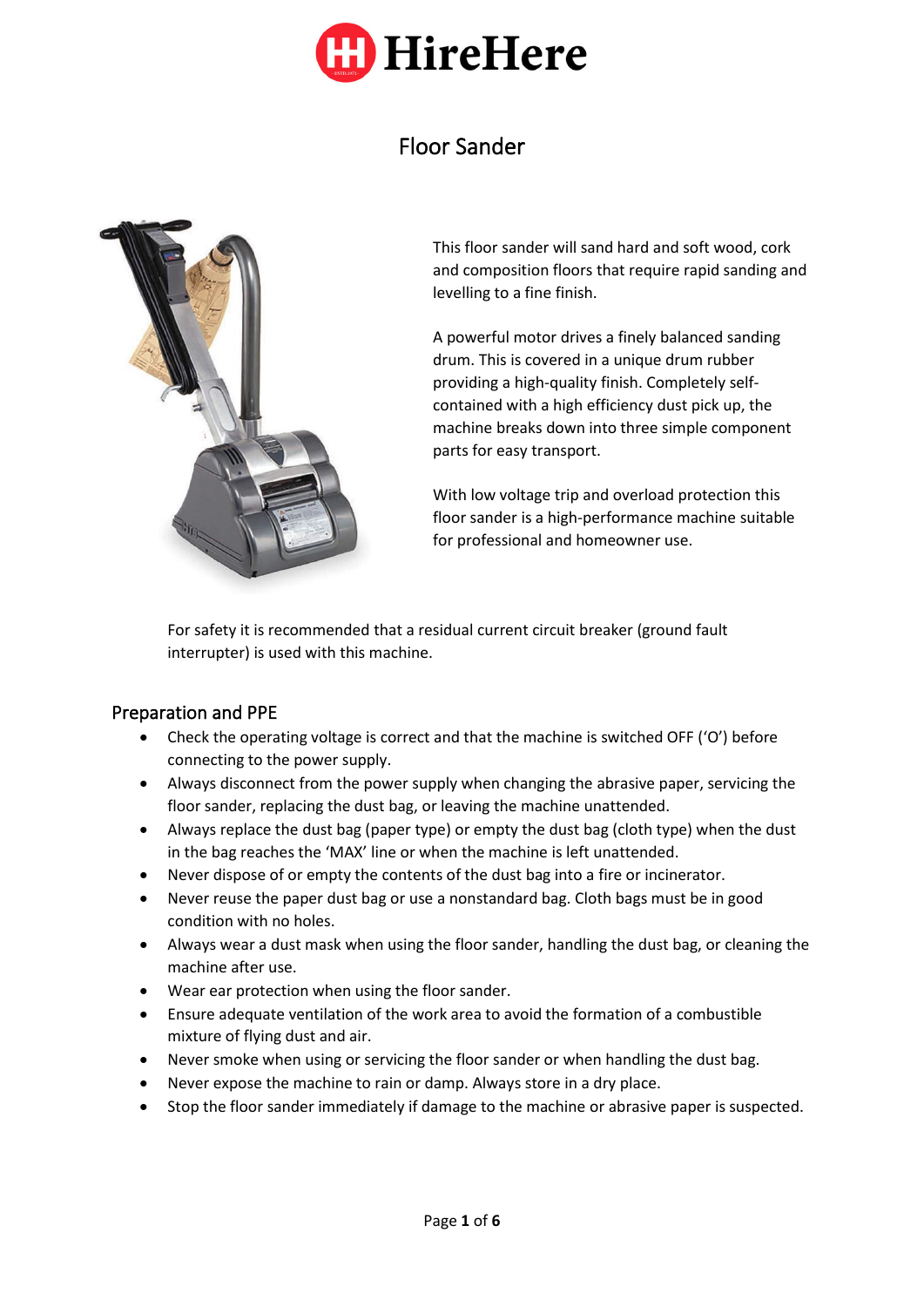

- Never allow the power cable to come in contact with the sanding drum when the floor sander is in operation. If the power cable becomes damaged and the inner conductors are exposed switch the power OFF and remove the plug before attempting to move the machine. The cable must be replaced by an authorised dealer.
- Keep hands, feet, and loose clothing away from all moving parts of the machine.
- Punch down or remove all nails, screws, tacks, and other fixings from the floor before sanding to prevent contact with the sanding drum.
- Never operate the machine without all the guards in place.
- Keep children and pets clear at all times.
- This floor sander is heavy, take care when lifting and transporting the machine. Always break down the machine into its component parts when lifting and transporting.

# Set Up

## Assembly and Transport

The floor sander breaks down into three component parts, for easy handling and transport.

- 1. The main body
- 2. Handle assembly
- 3. Dust tube

#### **To Assemble and Dismantle**

- 1. Loosen the clamp bracket and slide the handle assembly into the handle bracket.
- 2. Adjust the height of the handle so that your arms are slightly bent when standing upright behind the machine. This will provide you with maximum control in operation. Tighten the clamp bracket firmly. Always ensure that the clamp bracket is tight, check periodically during use.
- 3. Connect the cable handle to the body, twist lock at the rear right hand side of the floor sander body.
- 4. Align the plug with the pins, push in and twist clockwise to lock.
- 5. Slide the exhaust tube into the exhaust bracket and push fully home.
- 6. Fit a paper dust bag following the instructions printed on the bag. If a cloth bag is used ensure that it is tied securely around the dust tube neck and that the bag is in good condition with no holes.
- 7. To prepare the floor sander for use place the machine on the floor and remove the main cable from its storage position on the handle assembly. Check that the cable is in good condition and that all fittings are secure.
- 8. To dismantle the floor sander reverse procedure above.

Always ensure that the floor sander is secure and cannot move when being transported in a vehicle. The floor sander is heavy. Take care when lifting and carrying the machine.

Always break down the machine into its component parts when lifting and transporting.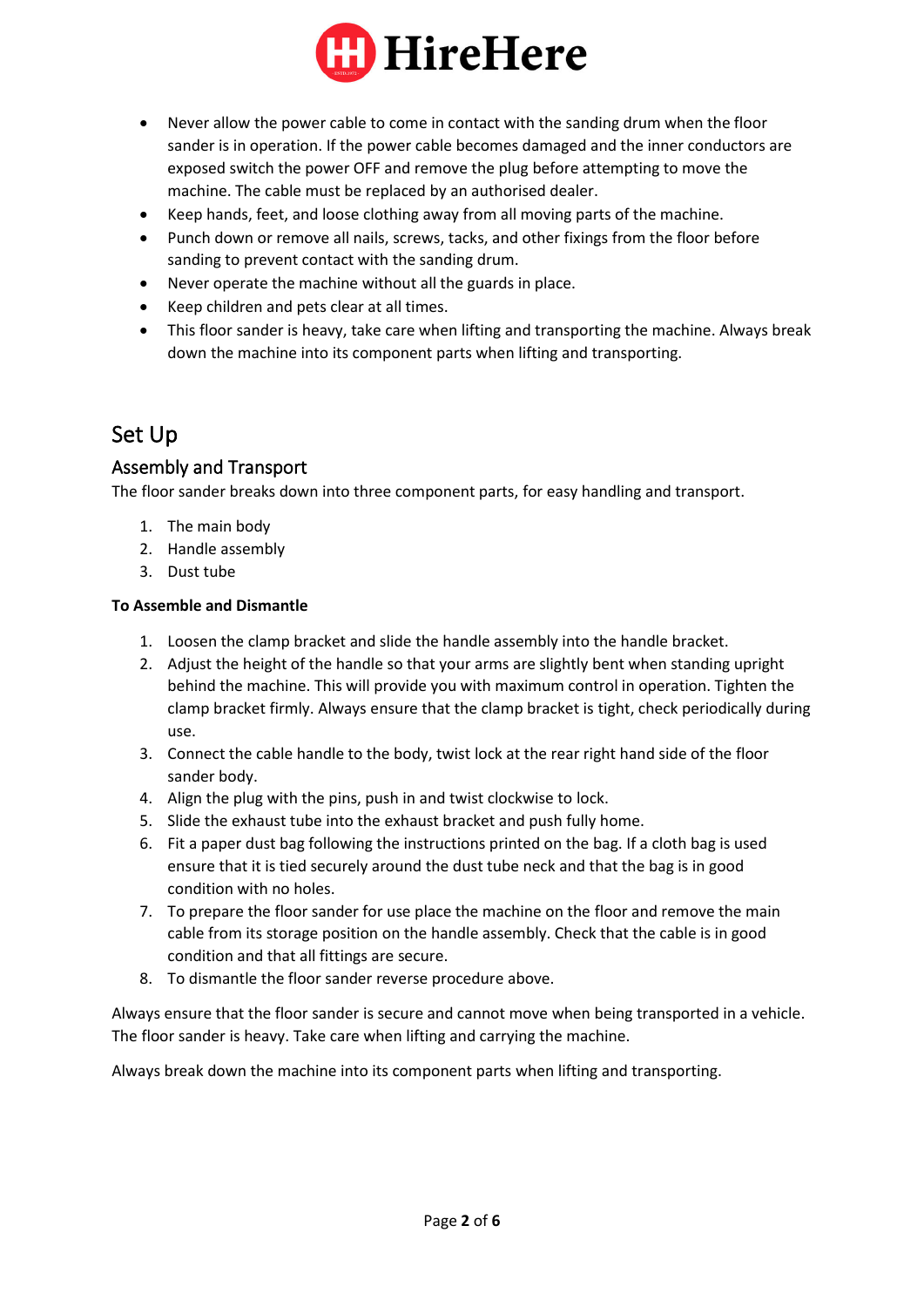

## Installing Abrasive Paper

- 1. Ensure the power cable is disconnected from the power supply.
- 2. Tip the floor sander back so that it rests on the handle.
- 3. Lift the drum guard and turn the drum to expose the paper clamp bar. Take care not to trap your fingers when turning the drum.
- 4. Loosen the 2 paper clamp screws with a coin or suitable screwdriver so that the clamp bar raises about 1/2"(12mm) only. DO NOT remove the screws completely.
- 5. Select a suitable grade of abrasive paper. To help install course grit abrasive papers draw the smooth side (back) of the paper over the edge of a work bench to make it curl.
- 6. Kneeling in front of the machine place one end of the abrasive paper under the clamp bar so that the notches align with the clamp bar screws and clamp bar. Carefully holding the abrasive paper in place rotate the drum 1 revolution. Tuck the other end of the abrasive paper under the clamp bar and use both hands to squeeze the sheet tight around the drum. Make sure it is square to the edges of the drum with no overlap and both ends of the abrasive sheet are equal distance under the paper clamp bar. Firmly tighten the two clamp bar screws. Check the abrasive sheet is skin-tight around the drum. If in doubt repeat the above procedure. Loose or damaged abrasive sheets will tear during sanding and can be expensive to keep replacing.
- 7. Damage may also occur to the floor and floor sander.
- 8. Lower the drum guard and stand the machine up. The floor sander is now ready for use.

# Floor Preparation

- Where possible remove all furniture from the area or room. The floor sander features an efficient dust pickup; however, some dust will escape.
- Remove all tacks, staples, and other unwanted fixings from the floor. Failure to do so will result in damage to the abrasive paper and sanding drum.
- Punch all nails below the surface of the floor using a suitable nail punch and hammer. Any screws used to fix boards should be counter sunk below the surface. During sanding any nails or screws that become exposed must be punched or counter sunk further.
- Firmly fix all loose boards or blocks.
- Remove heavy wax, grease, and dirt deposits by hand.
- Sweep and vacuum the floor thoroughly to remove dirt and discarded fixings.
- Ensure good ventilation by opening windows.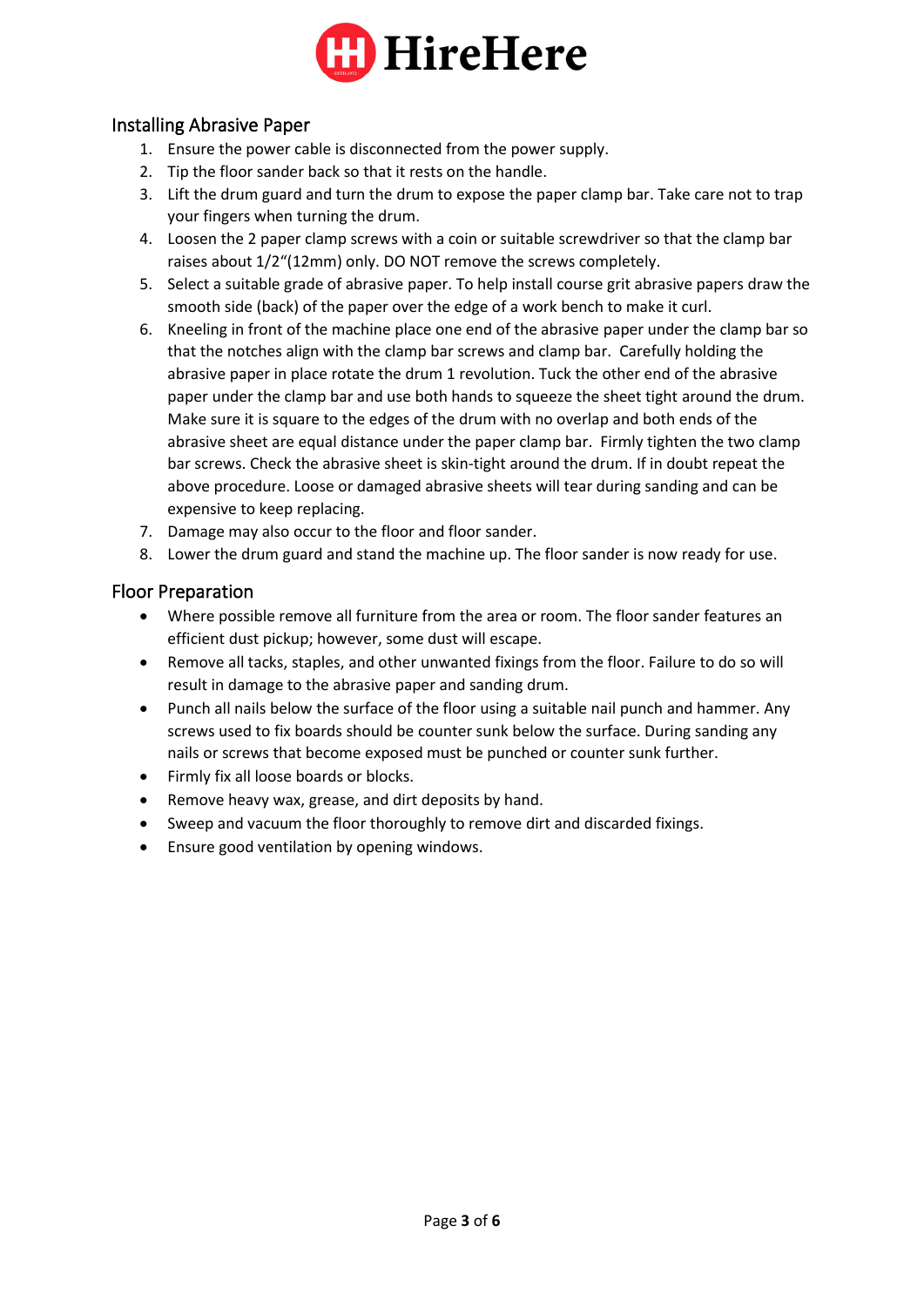

# Using the Floor Sander

- 1. Move the floor sander to the location of your work.
- 2. Connect the power cable to a suitable power supply ideally located behind or to one side of the machine and work area.
- 3. Hold both handles with the main cable held in a small loop in the left hand and then passed over the left shoulder.
- 4. Apply light downwards pressure on the handles to tip the floor sander back to raise the sanding drum off the floor. Switch on by pushing the ON/OFF switch to the 'I' position.

CAUTION: The Floor Sander is a powerful machine. Always ensure that you have a firm grip before switching on.

- 5. Now move the floor sander slowly forward and at the same time release the pressure on the handles to gently lower it so that the sanding drum comes into contact with the floor.
- 6. Guide the floor sander in a straight line at a slow walking pace. Do not force or hold the floor sander back. Allow the machine to do the work and always move at an even pace.
- 7. At the end of the pass while still moving forward tilt the floor sander back so that the sanding drum comes clear of the floor.
- 8. Move the machine over so that it overlaps the area just sanded by 3" (75mm) and start to sand the next pass repeating the above technique.
- 9. Always ensure that the floor sander is moving when in operation and the sanding drum is in contact with the floor.
- 10. Never lift the back of the machine when sanding.
- 11. Never apply pressure to try to increase the rate of sanding.
- 12. Never bounce or drop the floor sander on to the floor. Always lower the machine gently.
- 13. Never dwell in one place, always move steadily.
- 14. Never allow the power cable to come into contact with the sanding drum.
- 15. When the dust in the dust bag reaches the 'MAX' line stop sanding. Disconnect the power cable from the power supply and remove the paper dust bag. Turn the top of the paper dust bag over to stop the escape of dust and dispose of into a suitable container. Never reuse the paper dust bag or empty it or dispose of it into a fire. If a cloth bag is used empty into a suitable container being careful to contain the dust. Do not dispose of the contents into a fire.
- 16. Fit a new paper dust bag or refit the cloth bag. Reconnect the floor sander to the power supply and continue sanding.
- 17. When taking a break from work disconnect the power cable from the supply, remove and dispose of the paper dust bag, or empty the cloth bag as detailed in 8. above. Never leave the floor sander unattended with the dust bag in place containing dust.
- 18. On completion disconnect the power cable from the supply. Remove and dispose of the paper dust bag or empty the cloth bag as detailed in 8. above. Stow the cable on the handle assembly and if required dismantle for transportation.

DANGER: never leave the floor sander unattended with dust in the dust bag. Always remove the dust bag and dispose of into a suitable container.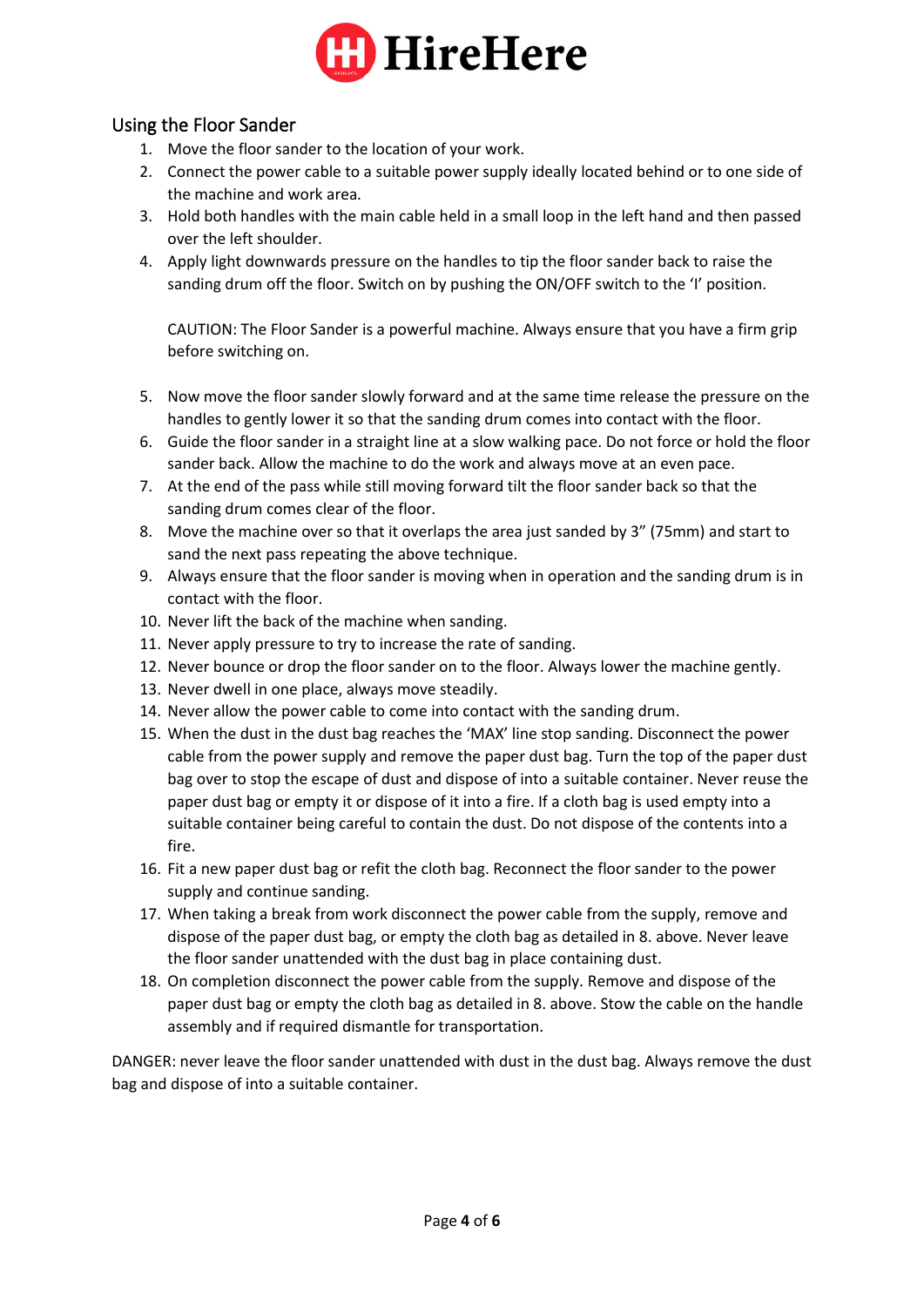

# Floor Sanding Technique

Place the sander on the right-hand wall (unless you are making an angled cut on uneven floors) with about two thirds of the floor in front of you. Start the sander with the drum off the floor then walk forward at an even pace and ease the drum on to the floor. As you near the end of the pass, gradually raise the drum off the floor.

Practice this technique before turning on the sander.

Cover the same path you made on the forward cut by pulling the machine backwards and easing the drum to the floor as you begin the backward pass until you reach the original starting point, then ease the drum off the floor.

When two thirds of the floor is sanded, turn the floor sander around and sand the remaining third in the same way. Overlap the one third area by 0.6 to 0.9 meters (2 to 3 feet) with the two thirds area to blend the two areas together.

WARNING: never bounce the sanding drum or dwell in one place as this will sand dips and hollows in the floor.

## Floor Types **Plank and Strip Floors**

## **Old floors in good condition** - when the floor is in good condition - no uneven edges, cupping or crowning of planks and strips – and you want to re-surface the floor, sanding back to new wood, start sanding in the direction of the planks or strips - with the wood grain.

Start with a medium grit abrasive. Complete the first cut with the HT8-1.2 Floor Sander then sand up to the baseboards and door thresholds with the HT7-2 Disc Floor Sander, using a medium grit abrasive, blending the edges in with the main floor area. Sweep the floor. Using a medium/fine grit abrasive, sand the main floor area with the drum sander and then complete the floor with the edger using a fine grit abrasive. Sweep the floor. Finish sanding the main floor area with the drum floor sander using a fine grit abrasive. If the floor is in particularly good condition (level with no deep scratches or blemishes) you may re-surface the floor using the Finishing Floor Sander, however, as the sanding action of this machine is less aggressive than the HT81.2 Floor Sander the job will take more time.

**Uneven floors** - when the floor is uneven sand diagonally at 45o across the room in both directions using the HT8 Floor Sander with a coarse grit abrasive. Only make one cut on both diagonals, this will achieve a basic level. Now complete the floor as for a level strip or plank floor. Use the same grit abrasive as was used on the 45o cut for the first cut parallel to the planks or strips.

**Floors with an existing finish** - when re-finishing a floor remove as little of the existing surface as possible. If the old finish is worn and the floor is generally in good condition use the Finishing Floor Sander with abrasive pads and strips which have been especially designed for re-finishing floors. These will maintain the integrity of any stain used to colour the wood and prepare the surface for a new coat of finish. If the floor is badly marked and scratched and has to be sanded back to new wood use the HT8 Floor Sander and HT7 Disc Floor Sander. Always try a medium grit paper first, particularly on a diagonal cut. If 90% of the old finish is removed and the floor is generally level, you do not need to use a coarse grit abrasive.